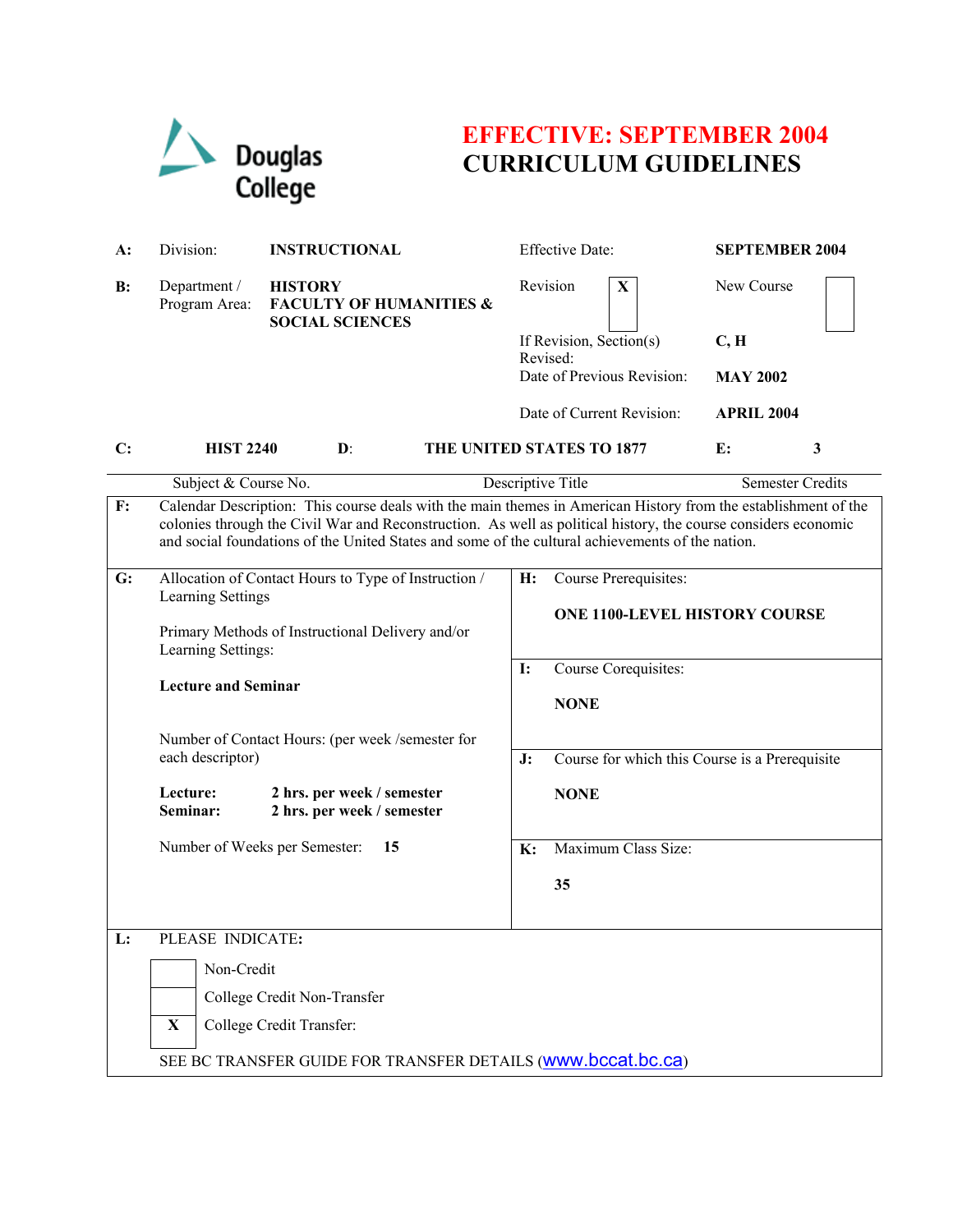### **M: Course Objectives / Learning Outcomes:**

At the conclusion of the course the successful student will be able to:

- 1. The critical examination of historical sources (reading history). These sources include not only survey texts and articles but also short monographs and extended primary sources.
- 2. The creation and communication of personal interpretations of historical problems (writing history). Forms for communication of personal interpretations include medium-length essays (from 1500-3000 words), comparative book reviews, and three hour final examinations.
- 3. The independent analysis of the ideas of other students and the instructor in class in both tutorials and seminars (discussing history).

#### **N: Course Content:**

#### Syllabus

Note: Content may vary according to the instructor's selection of topics.

- 1. Review of Historical Methods. Amerindians, Explorers, Colonists and the construction of American History.
- 2. Beginning Colonies. Captivity Narratives.
- 3. Colonial Society and Politics. The Road to Revolution.
- 4. The Revolution. Document Study: The Declaration of Independence.
- 5. Founding a New Republic. Document Study: The Constitution.
- 6. The Jeffersonian Republic.
- 7. The Age of Jackson. Continental Expansion.
- 8. Industry and American Culture.
- 9. Immigration, Migration and American Culture.
- 10. The Plantation South
- 11. North and South at Midcentury. Reform and Conflict.
- 12. The Civil War.
- 13. Reconstruction
- 14. Concluding Themes

## **O: Methods of Instruction:**

Class sessions will be divided between lectures and discussions. The discussion sessions will serve as a forum for the exchange of student relations and criticisms and as a testing ground for student hypotheses. The instructor will encourage the student to elaborate, refine, and revise his/her ideas. Discussion sessions will also include history research and writing workshop sessions and practice in oral presentations. Participation in class discussions is therefore essential.

#### **P: Textbooks and Materials to be Purchased by Students:**

Texts will be chosen from the following list, to be updated periodically:

Andrews, W.L. ed. Classic American Autobiographies. New York: Mentor, Penguin, 1992.

Ayers, E. et al. American Passages, Vol. I. A History of the United States. New York: Harcourt Brace, 2000.

Binder, F.M. and D.M. Reimers. The Way We Lived: Essays and Documents in American Social History. Fourth Edition. Boston: Houghton Mifflin, 2000.